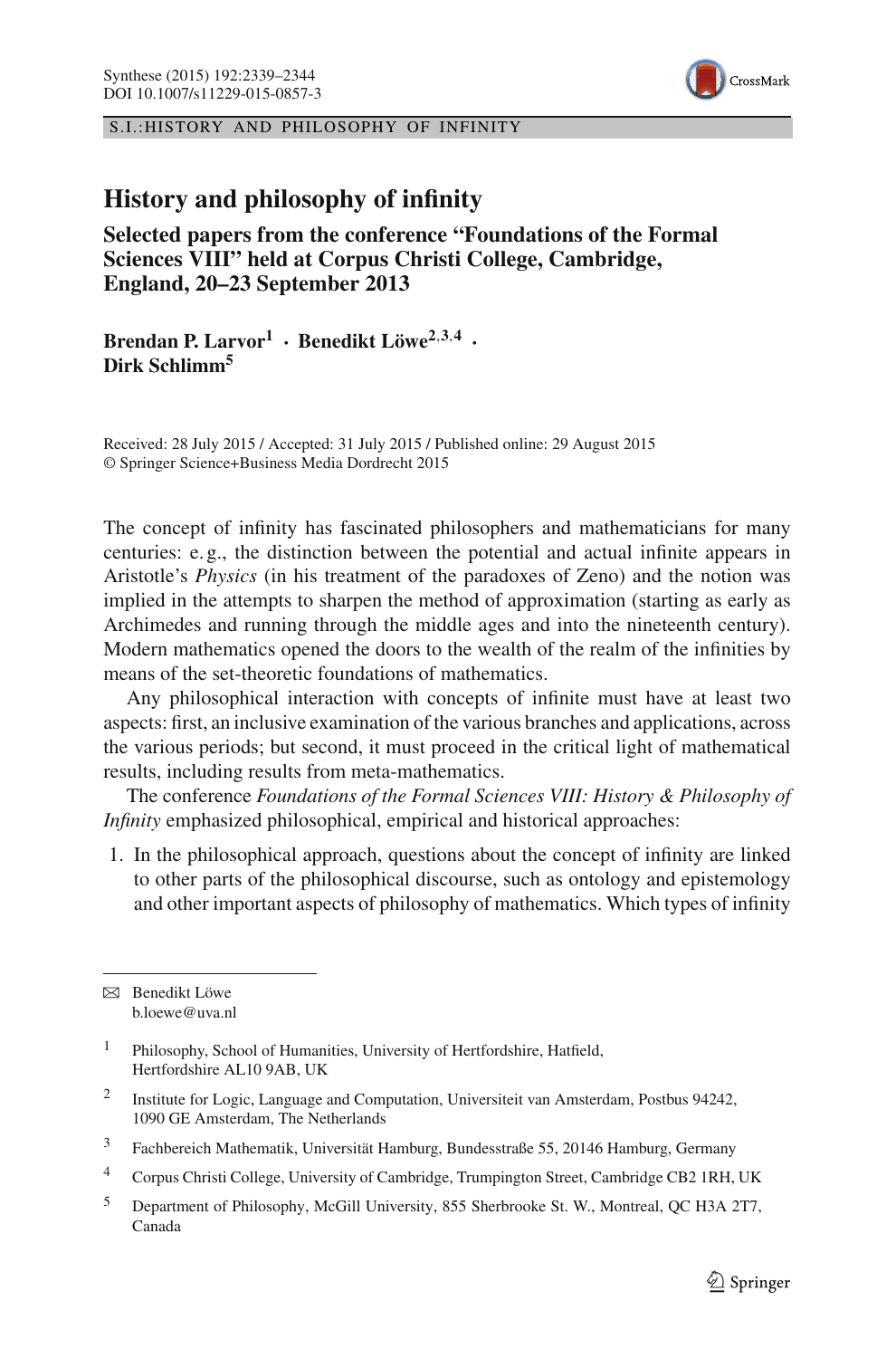exist? What does it mean to make such a statement? How do we reason about infinite entities? How do the mathematical developments shed light on the philosophical issues and how do the philosophical issues influence the mathematical developments?

- 2. Various empirical sciences deal with the way we as finite human beings access mathematical objects or concepts. Research from mathematics education, sociology of mathematics and cognitive science is highly relevant here. How do we represent infinite objects by finite means? How are infinite objects represented in the human mind? How much is our interaction with infinite concepts formed by the research community? How do we teach the manipulation of infinite objects or processes?
- 3. Infinity was an important concept in philosophy and theology from the ancient Greeks through the middle ages into the modern period. How did the concepts of infinity evolve? How did questions get sharpened and certain aspects got distinguished in the philosophical debate? Did important aspects get lost along the way?

### **1 The FotFS conference series**

The conference was the eighth in the conference series on the "Foundations of the Formal Sciences" (FotFS), a series of interdisciplinary conferences in mathematics, philosophy, computer science, and linguistics. When the conference series started in 1999 as a small German workshop (funded by the *Studienstiftung des deutschen Volkes*) in Berlin, its main goal was "to provide a platform for young researchers in the different formal sciences to meet [and] to present general ideas, techniques and open questions that lie on the borders between the areas" [\(Löwe 2002,](#page-5-0) p. 9). The proceedings of the first conference in the series were published as a special issue of the journal *Synthese* [\(Löwe and Rudolph 2002](#page-5-1)), and we consider it very fitting that we are returning to our roots with this special issue publication.

The defining features of FotFS conferences were present from the very first meeting onwards: a strong interdisciplinary spirit, a focus on technical talks that nevertheless reach out to researchers from other communities, and a (non-exclusive) focus on young researchers.

After its inaugural meeting in Berlin in 1999, FotFS was funded by various sources (e. g., FotFS II was a "PhD EuroConference" funded by the European Commission). Each of the meetings has a distinctive topic specifying some part of the foundations of formal sciences to be investigated in an interdisciplinary way. FotFS II (2001) dealt with Applications of Mathematical Logic in Philosophy and Linguistics [\(Löwe et al.](#page-5-2) [2003\)](#page-5-2), FotFS III (2001) with "Complexity in Mathematics and Computer Science" [\(Löwe et al. 2004](#page-5-3)), and FotFS IV (2003) was a meta-conference discussing the topic of the series under the heading "The History of the Concept of the Formal Sciences" [\(Löwe et al. 2006\)](#page-5-4). The conference FotFS V (2004) on "Infinite Games" was held in Bonn [\(Bold et al. 2007](#page-5-5)), FotFS VI (2007) on "Reasoning about Probabilities and Probabilistic Reasoning" was held in Amsterdam [\(Löwe et al. 2009\)](#page-5-6), and the immediate predecessor of our conference, FotFS VII (2008) was held in Brussels under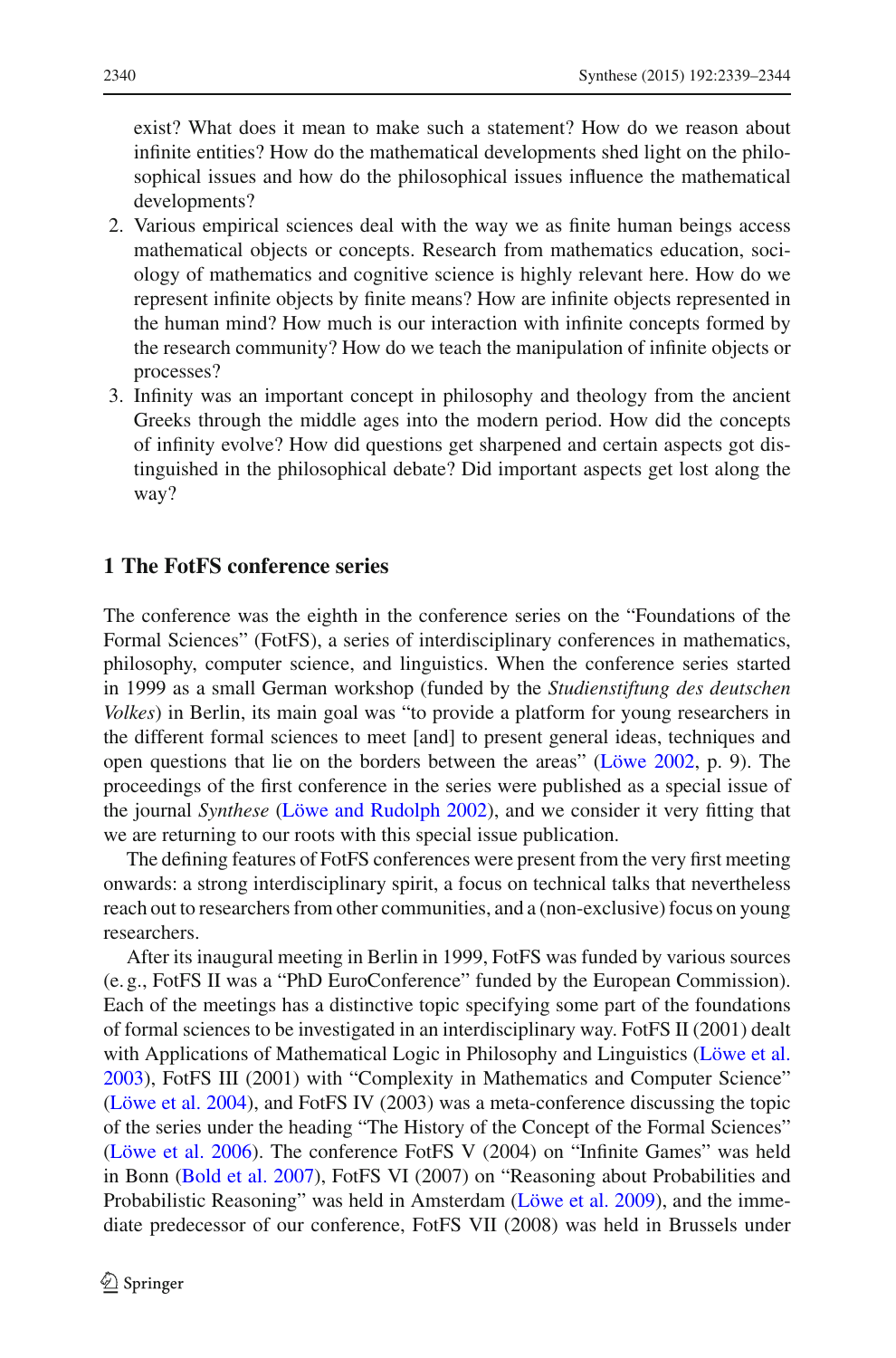the title "Bringing together Philosophy and Sociology of Science" [\(François et al.](#page-5-7) [2011\)](#page-5-7).

#### **2 FotFS VIII: history and philosophy of infinity**

*Foundations of the Formal Sciences VIII* (FotFS VIII) took place from 20 to 22 September 2013 at Corpus Christi College, Cambridge, England. The conference was organized by the network *INFTY—New Frontiers of Infinity. Mathematical, Philosophical, and Computational Prospects* funded by the European Science Foundation (2009–2014). The main objective of the INFTY network was to stimulate the exchange of ideas among researchers pursuing mathematical, philosophical, and computational approaches to infinity, with a very strong focus on the mathematical approaches. FotFS VIII formed an important event in the lifetime of the network since it linked the predominantly mathematical network members with the philosophical and historical communities.

The Scientific and Organizing Committee of FotFS VIII consisted of Brendan Larvor (Hatfield, U.K.), Benedikt Löwe (chair; Amsterdam, The Netherlands & Hamburg, Germany), Peter Koellner (Cambridge MA, U.S.A.), and Dirk Schlimm (Montréal, Canada).

#### **3 Acknowledgments**

The main source of funding of the conference FotFS VIII was the European Science Foundation via the network *INFTY—New Frontiers of Infinity. Mathematical, Philosophical, and Computational Prospects*. We received additional funding from the *Division of Logic, Methodology and Philosophy of Science* of the *International Union of History and Philosophy of Science* (DLMPS/IUHPS) and from the *Analysis Trust* for student grants.

We should like to thank the staff of Corpus Christi College, Cambridge, for their help in preparing and running the conference: the catering and event staff for arranging the rooms and booking system, the porters for helping our participants to arrive in Cambridge (and noticing that not only Cambridge dons can be eccentric), and the butlers for providing us with food and drink throughout the conference; in particular, we'd like to thank Karolina Kowalczyk for her indefatigable commitment to making the conference a success. The conference participants were welcomed by the President of Corpus Christi College, Dr. Richard McMahon, and the conference dinner in the Hall of the college was presided over by the Reverend James Buxton, Dean of Chapel of Corpus Christi College.

We were asked by the Editors-in-Chief of the journal *Synthese* whether we would be interested in publishing the refereed proceedings of the conference in their journal and were very happy to accept this invitation—as mentioned, in particular, since the proceedings of the very first conference in the series had been published as a special issue of this journal (see above). The *Synthese* Editor-in-Chief responsible for our project was Wiebe van der Hoek who supported the process with advice and feedback for which we are very grateful. We invited all speakers at the conference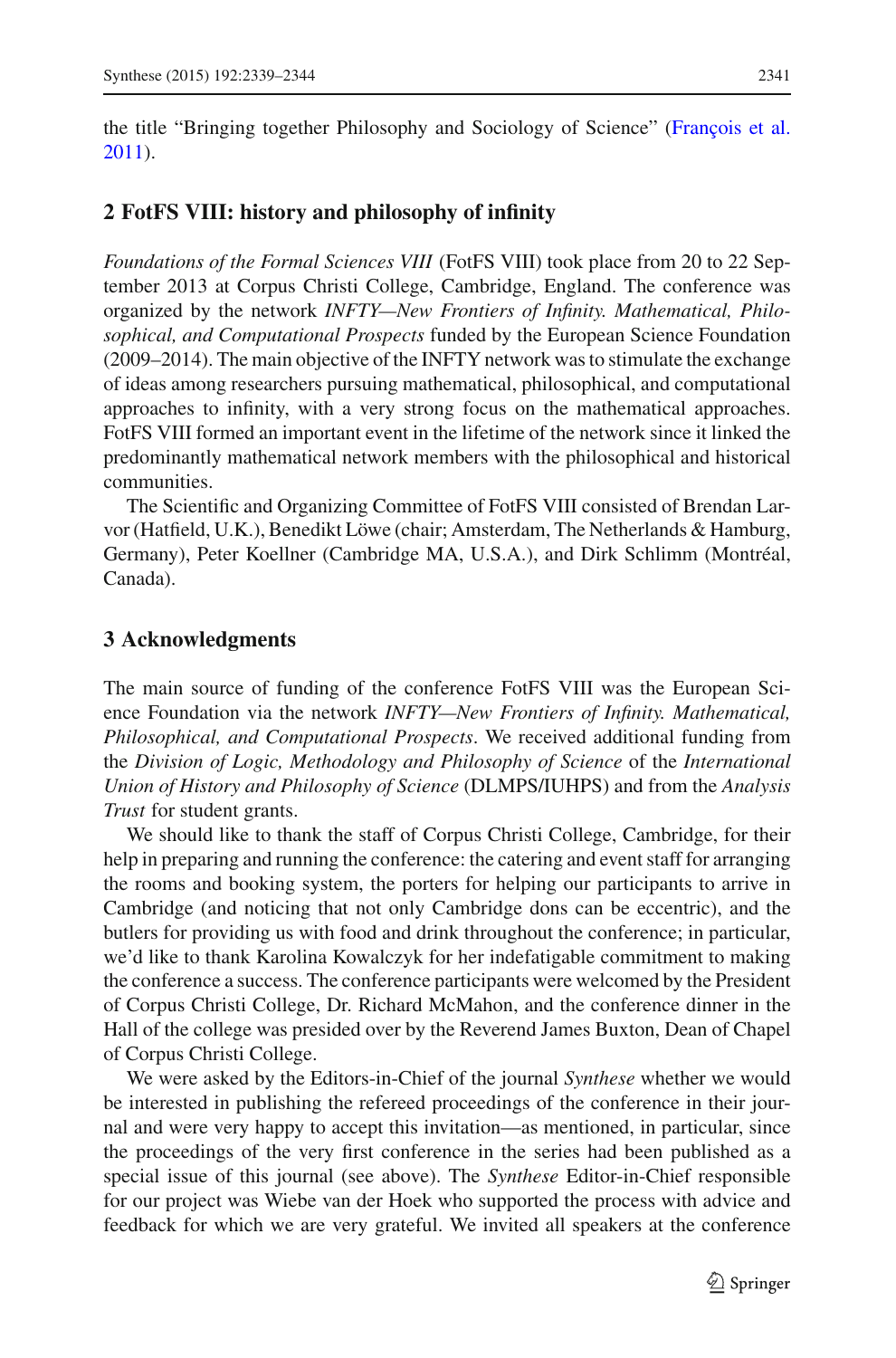to submit journal versions of their talks and received nineteen submissions. These papers were reviewed according to the high standards of the journal *Synthese* with at least two independent expert referees reading each paper and acceptance requiring positive feedback from both referees; we should like to thank all involved referees for their great (and unremunerated) work. Out of nineteen submissions, the eight papers included in this issue were accepted: of these, four papers are about the history of infinity (Nawar's paper on Aristotle, Uckelman's paper on categorematic and syncategorematic infinity in medieval logic, Cortese's paper on Pascal, and De Bianchi's paper on Kant) and four are about current philosophy of infinity (Incurvati's paper in finitism, Rin's paper on the iterative conception of set, the paper by Antos, Friedman, Honzik, and Ternullo on multiverse conceptions in set theory, and Pantsar's paper on the "process  $\rightarrow$  object metaphor" in the creation of infinity). The papers reflect the scope of the conference and its balance between historical and philosophical subjects.

## **4 Scheduled talks at FotFS VIII**

The following list documents all talks invited or accepted for presentation at FotFS VIII (including those that had to be cancelled due to various reasons):

*Invited speakers*

Haim Gaifman. *Infinity and the passage from the epistemic to the ontological* Catherine Goldstein. *This side of infinity* Luca Incurvati. *Finitism and open-texture* Matthew Inglis. *Reading about cardinality* John Mason. *The role of the as-yet-specified as a bridge between unfolding & completed infinity in teaching & learning mathematics* Charles Parsons. *Infinity and a critical view of logic* Michael Potter. *Making sense of potential infinity* Adriane Rini. *Aristotle on Thomson's lamp* Christian Tapp. *Infinity in Aquinas* Dina Tirosh and Pessia Tsamir. *Teaching and learning about infinity: The case of infinite sets* Jean Paul Van Bendegem. *A true(r) history of strict finitism*

### *Contributed talks*

Carolin Antos, Sy-David Friedman, Radek Honzik, Claudio Ternullo. *Multiverse conceptions and the hyperuniverse programme*

Murtaza Chopra. *The musical inspiration of procedures involving infinite in Nicole Oresme's Treaties of Configurations*

João Cortese. *The Pascalian notion of infinity—What does "infinite distance" mean?*

Silvia De Bianchi. *When series go in indefinitum, ad infinitum and in infinitum. Concepts of infinity in Kant's philosophy and cosmology*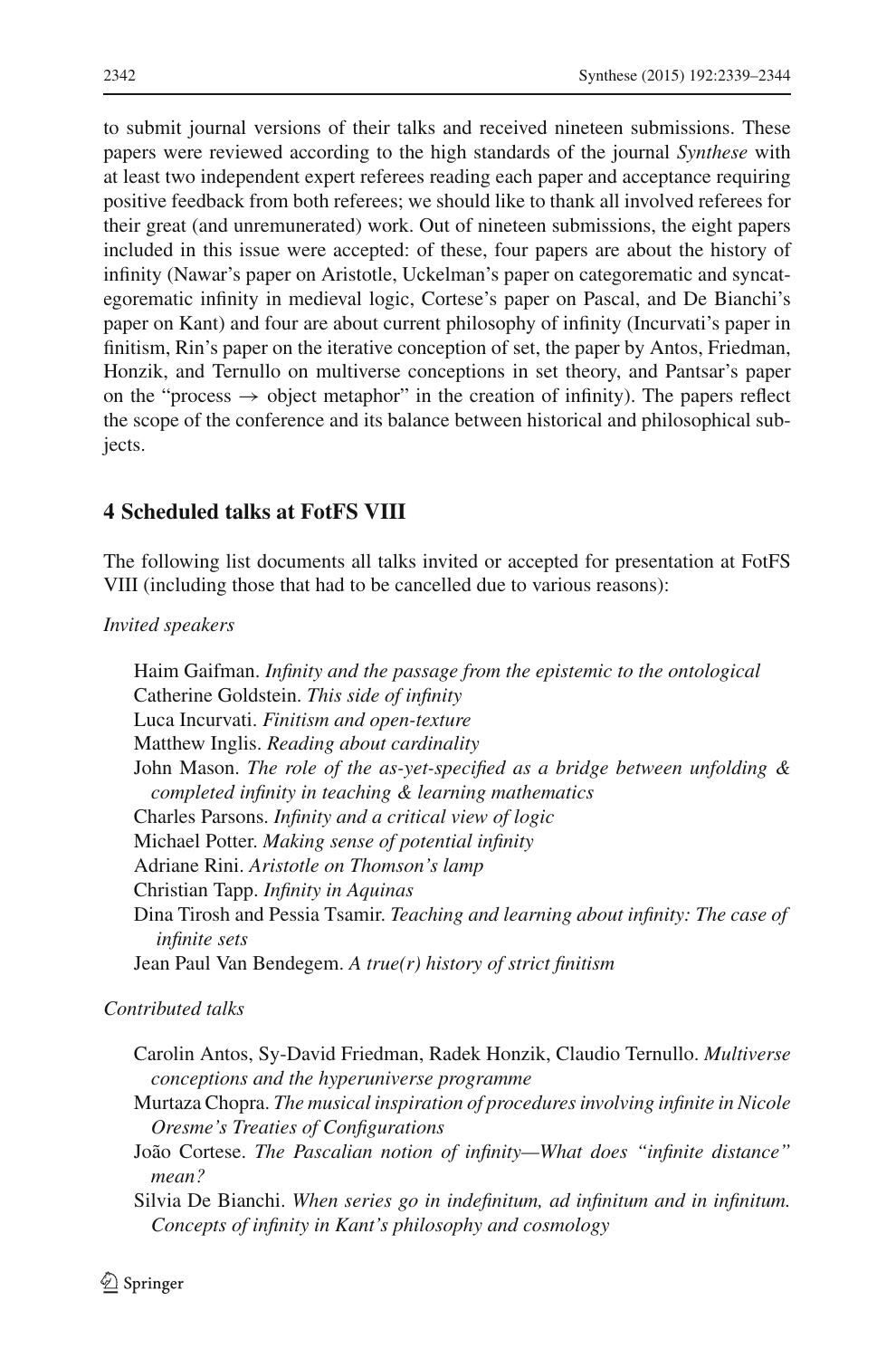- Susan Edwards-Mckie: *Wittgenstein, Einstein and Leibniz: "Härte des logischen Zwangs" and "Unendliche Möglichkeit". Some remarks arising from Wittgenstein's "Cosmic Fragment"*
- Philip Ehrlich. *Cantorian and non-Cantorian theories of finite, infinite and infinitesimal numbers and the unification thereof*
- Marco Forti. *How to measure the size of sets. Aristotle-Euclid or Cantor-Zermelo?* Pieter Sjoerd Hasper. *Aristotle on infinity*
- Ramzi Kebaili. *Poincaré and Brouwer on infinity*
- Peter Koepke. *Embedding uncountable cardinality techniques into the realm of countable sets*
- Yoshihiro Maruyama. *Continuous vs. discrete infinity in the foundations of mathematics and physics*
- Christopher Menzel. *Modal realism and the absolute infinite*
- Françoise Monnoyeur-Broitman. *Nicholas of Cusa's methodology of the infinite* Tamer Nawar. *An Aristotelian approach to infinite causal sequences*
- Andrew Nicholson. *Plenitudinous platonism, the multiverse of sets and infinity*
- Markus Pantsar. *In search of*  $\aleph_0$ —*How infinity can be created*
- Matthew Parker. *Gödel's argument for Cantor's cardinals*
- Helmut Pulte. *"Understanding the World from the infinitely small": Bernhard Riemann's philosophy of geometry and science in context*
- Erich Reck. *On Dedekind's explanation of the finite in terms of the infinite* Benjamin Rin. *Infinity and recursion*
- Sam Sanders. *The ghosts of departed quantities as the soul of computation*
- Norman Sieroka. *Anaximander's notion of the "apeiron"—A forerunner of the modern concept of infinity?*
- Henrik Kragh Sørensen. *Infinity and intuition in analysis between Euler and Weierstraß*
- Monica Solomon. *The case of infinite series: Wallis and Newton*
- Gabriel Tarziu. *Infinities in science*
- Sara L. Uckelman *The logic of categorematic and syncategorematic infinity* John Wigglesworth. *Modal set theory*
- Sean Winkler. *Being of essence, being of existence: Spinoza and the finite*

## **5 The conference photo**

The conference photo was taken by Sara Uckelman in the Bursar's Garden of Corpus Christi College in front of the windows of William Wilkins's 19th century chapel.